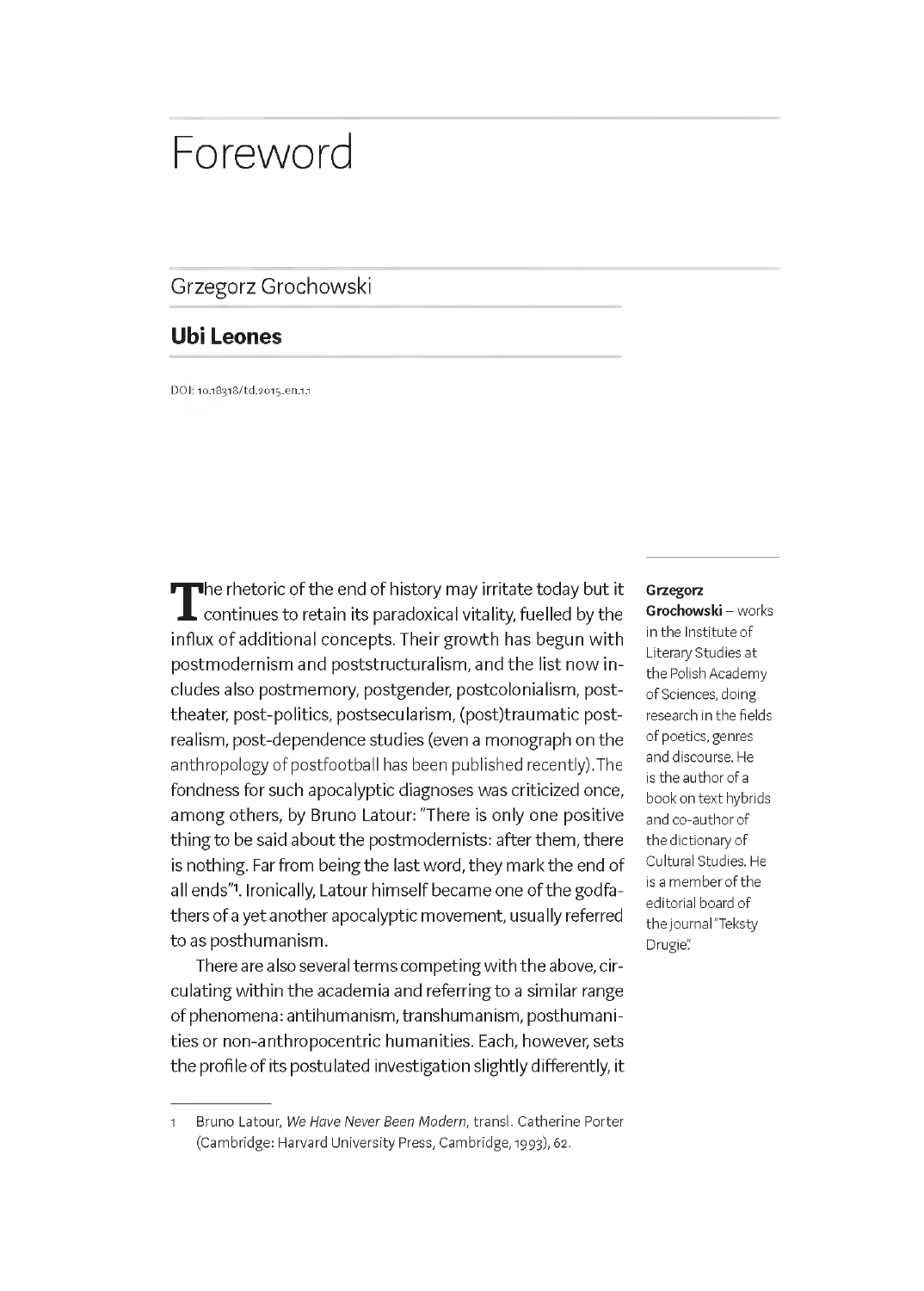could even be said that those individual terms include quite divergent, and sometimes contradictory, tendencies agreeing only about the notion of the exhaustion of humanistic thinking. Such multidirectionality, although troublesome to describe and discuss, should not be seen as something discouraging as similar situations are not unusual even in the traditional humanities. It will probably be best to take posthumanism as the main frame of reference, allowing us to embark on cognitive journeys into the domains delineated by the remaining terms. There are two main reasons behind my choice of such a formula. First, it does not require one to adopt a hostile attitude to the existing tradition, and thus can contain both the clearly polemical (anti-humanistic) projects as well as those that propose a rather natural law of succession. The latter is related to the second reason, namely the need to contextualize the entire question historically. And that, in turn, is because the very essence of the presumed change is frequently swept under the slogan of "objects, animals, machines" (replacing the "race, class and gender" triad of cultural studies), a gesture which decidedly detracts from the importance of the endeavor, reducing it to the level of traditional thematic criticism. Meanwhile, many signals suggest that the changes in question are more serious in nature which can only be seen from a longer temporal perspective.

Humanism is (or was, according to some) a very broad and yet a historically defined movement characterized by a certain set of views, one that influenced strongly the transformations of the entire Western culture and determined the official ideology of the humanities, especially in the area of education. As a result, it provides an important context for grasping the dynamics of the more recent intellectual trends. It is easier to leave the realm of the anecdotal and understand the current interest in the liminal forms of subjectivity if one juxtaposes the increase in the number of works about objects or animals with the symptoms of the crisis in the classical interpretation of humanity. One can see then with more clarity that a trend, which when it is analyzed in isolation may appear to be a short-term curiosity or an intellectual fad, is in fact an element of a long-term cultural process.

For posthumanism (as well as for the majority of postmodern trends) Nietzsche remains an important forerunner and inspiration, and his "Turin episode" (when the philosopher tossed his arms around a whipped horse, crying) became one of the *topoi,* perhaps even the founding myth, of this formation. But it was not until the 20th century that similar movements surged. Shortly after Nietzsche, already in the i92os, Jose Ortega y Gasset declared dehumanization to be the dominant feature of the entire modernity which shunned the "all too human" everyday life and "melodramatic" emotions in favor of "unheard-of gestures" and "singular figures"2. On the other hand, the opponents of these new trends frequently made refer-

<sup>2</sup> Jose Ortega y Gasset, "The Dehumanization of Art" in *Dehumanization o f Art and Other Essays,* transl. Helene Weyl (Princeton: Princeton University Press), 22.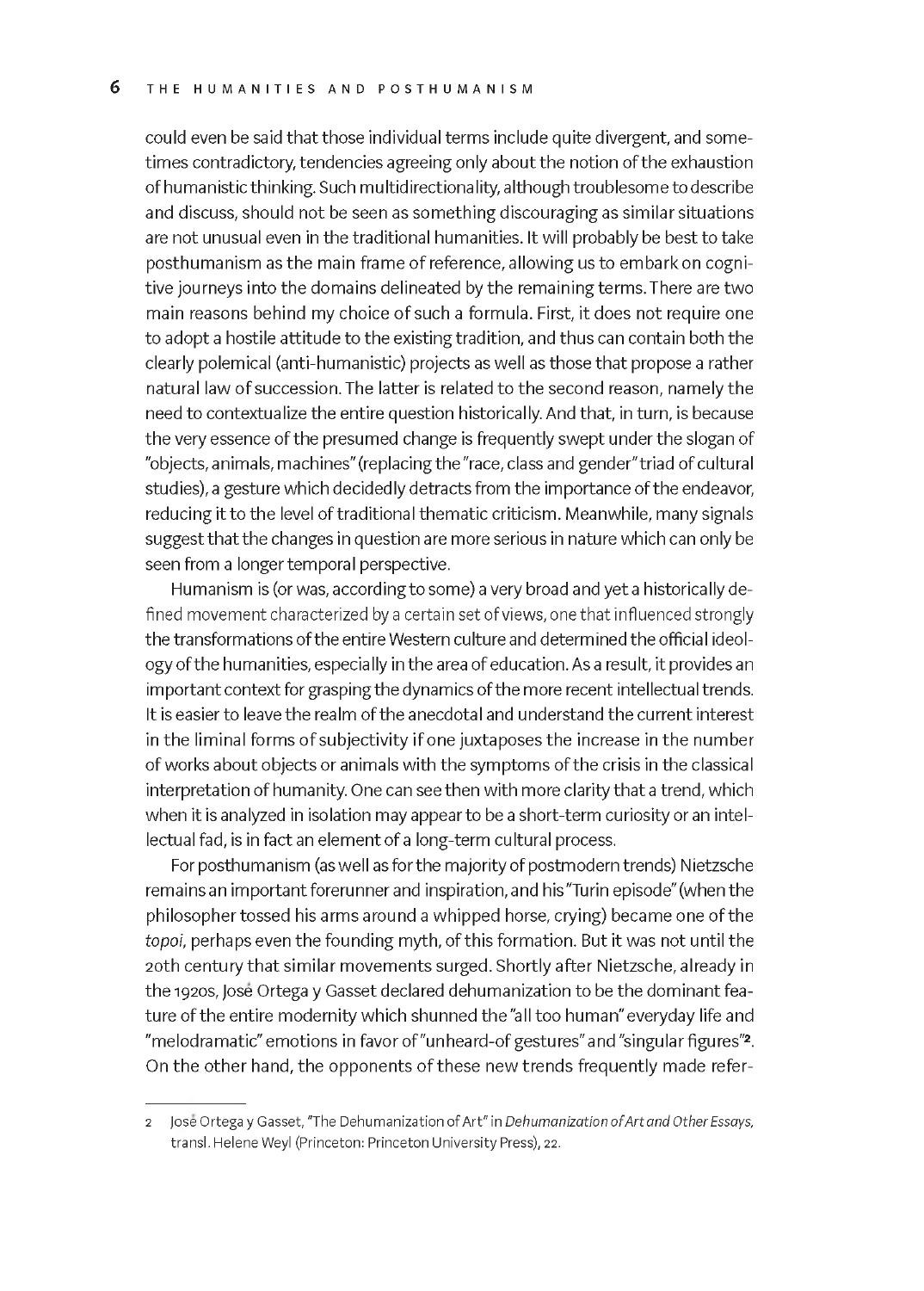ence to humanism in a mode that grew increasingly discouraging with time, as is perfectly illustrated by the anti-modernist campaign led under the banners of the aesthetic of realism and Marxist humanism by Gyorgy Lukacs. His criticism of modernist literature (identified, among others, with the works of Franz Kafka) was in fact an overview of violations against the anthropocentric routine (amorphous intermixing of phenomena, excessive focus on objects, deliberate overlooking of the purposefulness of human actions), crowned with a thesis about the morbid antihumanism of the avant-garde. What followed later seems to show convincingly that the programmatic reference to humanism met with a certain degree of resistance already in the ideological debate; it was even more unfortunate in the literary reflection, as it clearly favored the normative dogma and a disregard for experimentation.

The conviction that humanism has found itself in a crisis, a sense that its rhetoric has become ossified and its solutions insufficient, were clearly verbalized as a result of war trauma. Their classic examples can be found in the ambivalent prose of Thomas Mann, even if in the popular perception the writer was often presented as a "bard of humanist values" and Lukacs saw in him a defender of classical realism. While *The Magic Mountain's* Settembrini, as a humanist figure, is still one of the heroes of ideological psychomachia, Zeitblom, his successor from the 1948 *Doctor Faustus,* becomes a naive mediator of the narrative and a victim of the author's ironies. His guileless storytelling, subject to the bourgeois norms of correctness, seems to be a testimony to the cognitive helplessness of a polite philologist faced with the turbulences of dark passions, historical cataclysms and the tragedy of lonely existence. However, as far as this point is concerned, the critique of the classical model reveals also a certain hesitance and an ambiguous relation to the questioned object, as it is hard to see in Leverkuhn a positive alternative to the bourgeois conventionality of Zeitblom.

It was in the same period that similar concerns were expressed in the philosophical debate. As early as in 1946 Sartre still argued that *Existentialism is a Humanism,* attributing positive connotations to both notions but soon afterwards Heidegger opens a new conversation in the *Letter on Humanism:*

the highest determinations of the essence of the human being in humanism still do not realize the proper dignity of the human being. In this respect the thinking in *Being and Time* is against humanism. But the opposition does not mean that such thinking aligns itself against the humane and advocates the inhumane and deprecates the dignity of the human being. Humanism is opposed because it does not set the *humanitas* of the human being high enough3.

<sup>3</sup> Martin Heidegger, "Letter on 'Humanism'" in *Pathmarks,* ed. William McNeill, transl. Frank A. Capuzzi (Cambridge: Cambridge University Press, 1998), 251.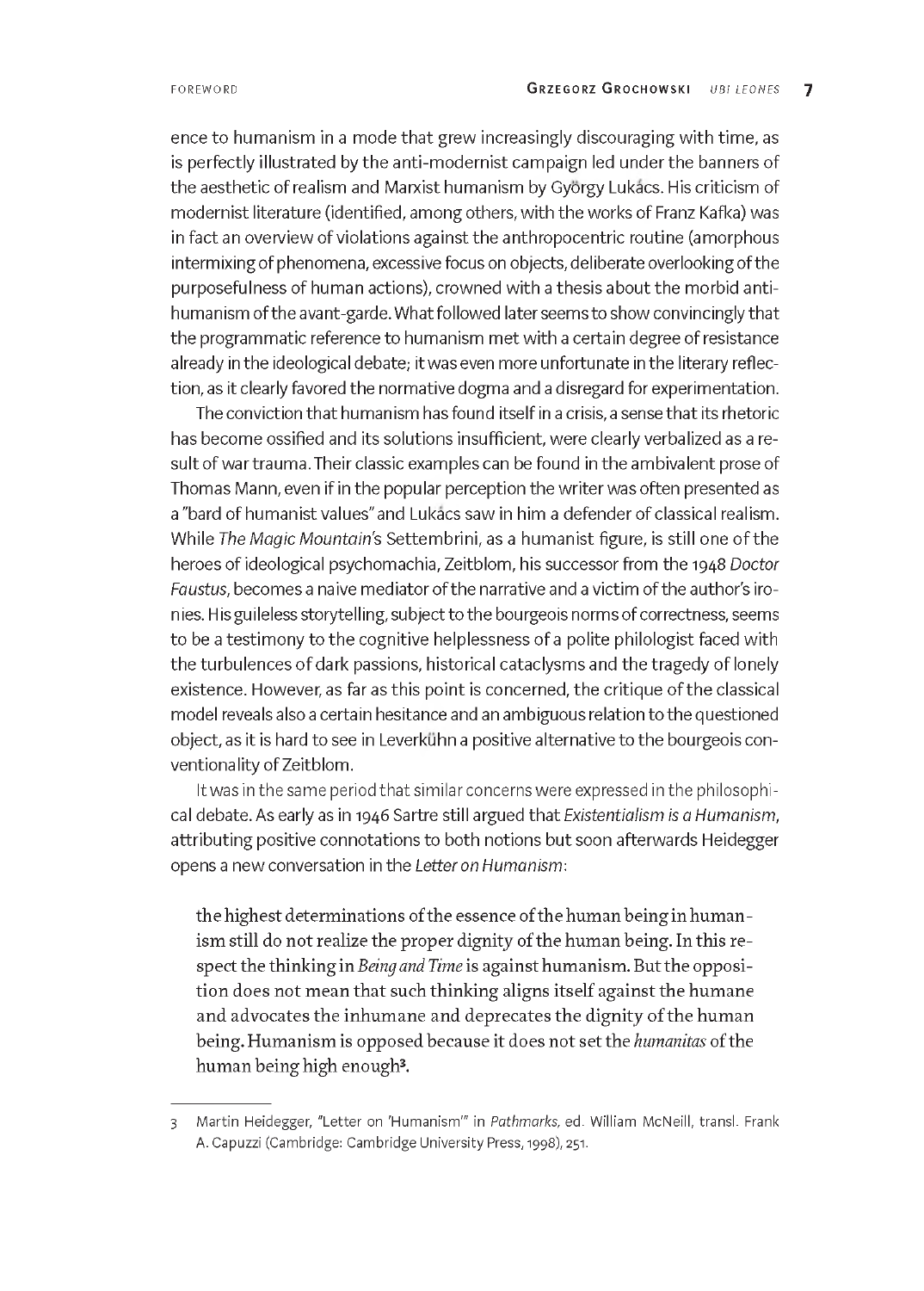And it is without doubt that *Being and Time* and not *Being and Nothingness* that remains the main point of reference for the majority of contemporary concepts (especially ones associated with posthumanism), from Giorgio Agamben's *The Open* to Peter Sloterdijk's *Rules for the Human Zoo.* While it is good to remember Adorno's sneers about Heidegger's "jargon of authenticity" in which he saw sinister glimpses of ideology, Adorno himself is hardly a defender of traditional humanism, especially since already in the *Dialectic ofEnlightenment* he considers the separation of the subject from the world to be the original sin of the Western civilization. As a condition necessary to avoid the catastrophe, he proposes (in a spirit similar to the main currents of posthumanism) that humanity "transcend[s] its own concept of the emphatically human, positively"4.

The pathos of old disputes may seem slightly exaggerated today but it is difficult to downplay the conviction itself, shared by such different authors, that already in their time humanism has lost the ability to explain existence and determine the order of values. The pertinence of diagnoses seem to have been confirmed indirectly by the effort made in the subsequent decades by the social sciences to dismantle structures, categories and beliefs associated with the anthropology of humanism. Colonial and gender studies, along with new historicism and cultural poetics, largely contributed to the questioning of the universalist claims of the Western model of "humanity" Critical sociology frequently showed that the skills promoted by the humanists may turn into mechanisms of distinction and perpetuate social injustice (despite a declarative recognition of egalitarian ideals). Postructuralism, allied with psychoanalysis, brought a criticism of rationality, uniformity and self-transparency of the subject, significantly weakening the cognitive optimism of the humanities. A culmination of those critiques may be found in the Foucauldian "death of the subject" directed against taking the figure of an abstract, universal subject as the main principle of our thinking.

Although the crisis of the classical vision of man is an important context for the discussed changes, it would be unjust to view their field in terms of rubble remaining after the demolition of humanism. Indeed, as a separate formation, posthumanism attempts to create new strategies and descriptive categories allowing it to reach "where lions live" *(ubi leones),* in other words, the non-representable areas of the non-human. What seems notable about such pursuits is their performative reformulation of the issue of subjectivity (that heretofore used to occupy the center of the humanities) or even need to replace it with a reflection on "agency" which does not impose binding references to intention, awareness, function, sense or purpose. This shift in emphasis results in a broad definition of potential "agents" and paves the way for the reflection on the actions of marginalized minorities, handicapped sub-

<sup>4</sup> Theodor Adorno, "Messages in a Bottle" in *Mapping Ideology,* ed. Slavoj Zizek (London and New York: Verso, 2012), 37.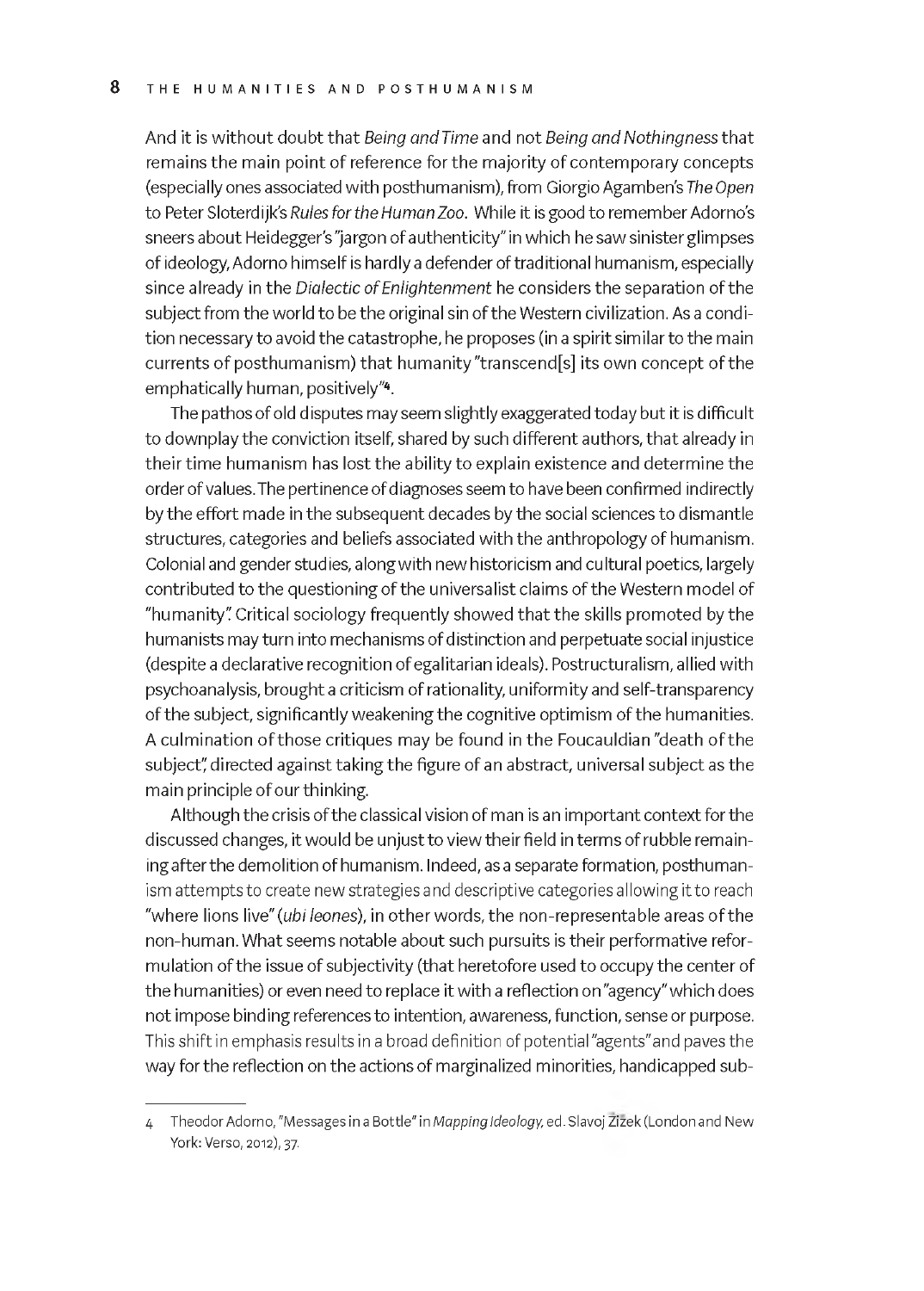jects, or even "non-human actors" - animals, artifacts, material traces, anonymous mechanisms. Sometimes, in fact, it questions the very possibility of distinguishing the human being from the abundance of other phenomena.

Numerous similar formulations are related directly to the postulates and values associated with environmentalism and it is sometimes difficult to avoid an impression that, despite postulated reservations, some of them slip into a naive Rousseauism, sprinkled with political moralizing and spiritual New Ageist monism (facilitated by the proclamatory mode of the contemporary practice within the humanities). Rarely does one hear concern about the strangeness of that which may be encountered during the expeditions into the areas of non-human existence. For the sake of counterbalance, then, it may be worth to recall one of Werner Herzog's works: in the famous *Grizzly Man* the director attempts to present the story ofTimothy Treadwell who took the notion of a lack of boundaries between the animal and human worlds very literally and consequently his romantic adventure with nature ended with him being torn apart by bears. Herzog provides an authorial commentary for this sequence of tragic events, revealing not so much natural harmony but rather the merciless cruelty of nature: "what haunts me is that in all the faces of all the bears that Treadwell ever filmed, I discover no friendship, no understanding, no mercy. I see only the overwhelming indifference of nature. To me, there is no such thing as a secret world of the bears. And this blank stare speaks only of a half-bored interest in food"

I do not mean to use a drastic *exemplum* to undermine the validity of the discussed approaches, instead, I am trying to point out the fundamental ambiguity, the eternal problematics of the relationships between species. It seems that a radical discourse of renouncement (i.e. one that ignores the diversity of positions and suggests an already defined outcome as if the overcoming of traditional thinking was a *fait accompli* and not a proposal) tends to lean toward naive answers and is often susceptible to expedient appropriations. It reminds me of the recent excessively enthusiastic respect for the Other which through a one-sided celebration of radical difference reduced it to the role of a conceptual fetish or ethical bogyman. Similarly, a complete openness and simplistic affirmation of the non-human carries the risk of its inaccessibility being replaced by sentimental cliches.

Most of the works included in this volume present a different approach, closer to the cautiously critical position. Its specificity can be summarized in three points. First, the collected texts avoid the easy demonization of traditional orders and locate the presumed or postulated turn toward posthumanism within a dynamic of historical and civilizational transformations which change the sensibilities of the participants of culture. Second, the authors in general do not deny the existence of generic divisions nor try to nullify them with some radical gestures but rather problematize their attributed status, for instance through a historical analysis of the creation of differences. Finally, crossing the borders of anthropocentrism is viewed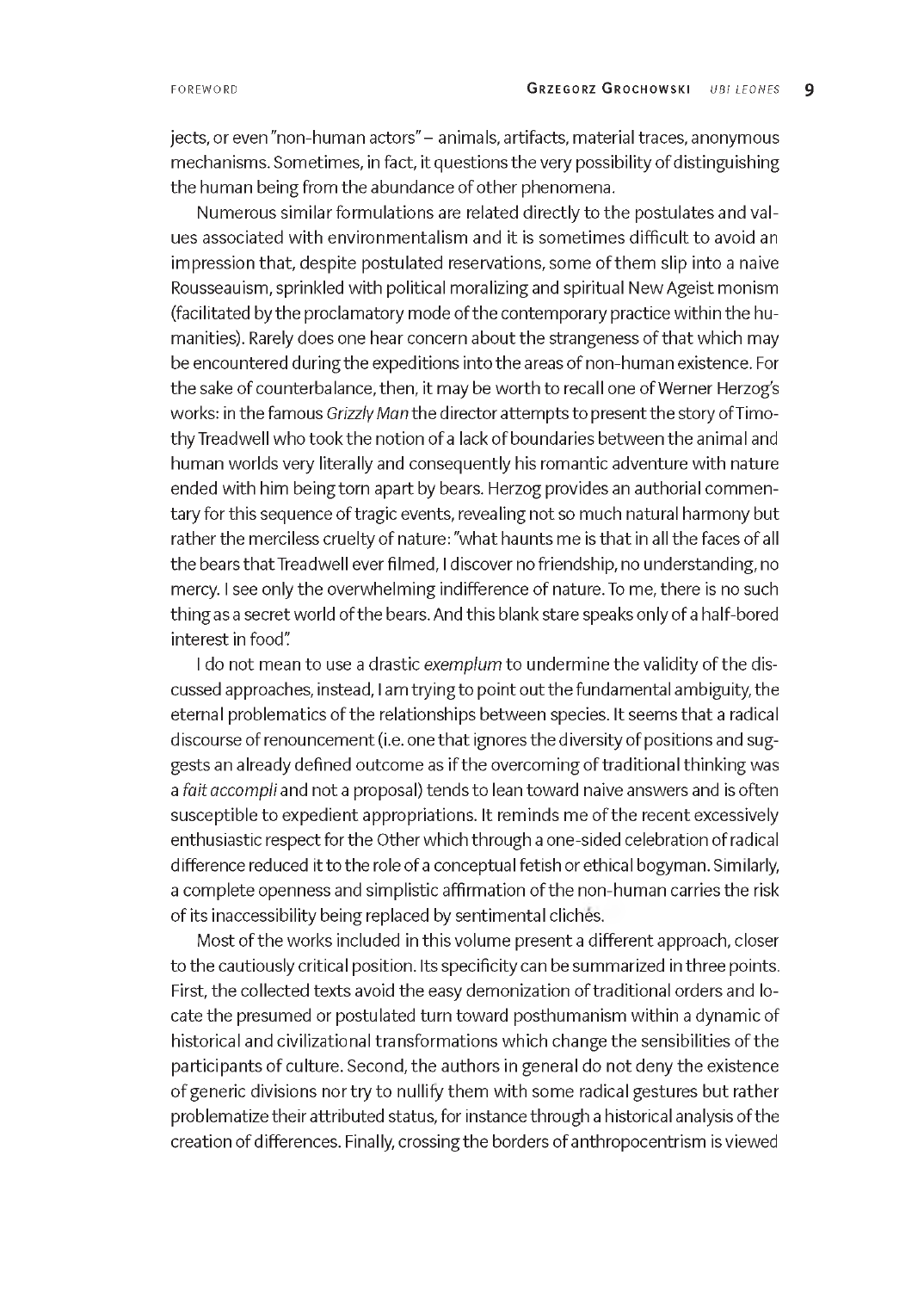with approval but without excessive optimism, in other words, as a normative postulate (perhaps an inevitably utopian one) or a risky challenge, tempting with the potential to reshape the existing forms of representation.

What seems particularly interesting is the question of how the attempts to touch the non-human translate to specific textual solutions, especially in the creative arts. So far the matter remains poorly diagnosed but it appears noteworthy insofar as one could imagine here a considerable diversity of auctorial poetics and strategies. Since discussions of this kind can be found in the following volume, I will mention briefly only one example, removed slightly from the mainstream of current research, namely the somewhat forgotten Alain Robbe-Grillet, a representative of the French *nouveau roman* who in the late 195os criticized the traditional narrative (mainly in his programmatic "Nature, Humanism and Tragedy"). Robbe-Grillet attacked mainly the anthropomorphic metaphors dominant in the literary imagination which tell us, he says, to treat nature as a kind of counterpart of human experience leading to an inevitable rupture in the face of the silence of objects. To Robbe-Grillet, looking for sense in the non-human world, cultivated within the humanities, remains a superstition rooted in the mythology of "deeper meaning" and leading to the misery, or the tragic alienation of human existence. If literature is to liberate man, it should denounce the "lie of humanism" and follow science in its utilitarian approach to nature, giving up on the fantasy of a kinship of beings. A possible cure for metaphysical anxieties could be found via representations of the non-human world performed without an anthropocentric mediation, which in Robbe-Grillet's program leads to the postulate of formalization, or even geometrization, of description. Dispassionate measurements of proportions, determining distances, cataloging shapes, comparing cones and polyhedra were to allow for a representation of the world of objects which, freed of the burden of symbolic meanings, could then refer only to themselves.

Later reception was generally rather skeptical about the success of this project and it would be difficult to find authors arguing that narrative experiments managed to liberate man from the tragedy of existence and the existential rupture. It is also doubtful whether the scientific approach indeed should be viewed as free of anthropocentric limitations. Today in particular, with the rising wave of suspicion against the scientific ideology, scientific discourse is frequently seen as a cultural construct used to perpetuate human dominion over the world. Also the poetics of Robbe-Grillet's own novels move away from his program enkindling further doubts about the potential effectiveness of his proposals. Critics often point to their involuntary metaphorical potential and see in the supposedly neutral and dry reconstructions images of human alienation, loneliness and objectification.

Further doubts can be addressed but they have little impact on the assessment of the writer himself - indeed, unrealistic expectations tend to accompany the majority of artistic endeavors and there is nothing exceptional about the discrepancies between the artist's postulated program and practice, especially in the case of